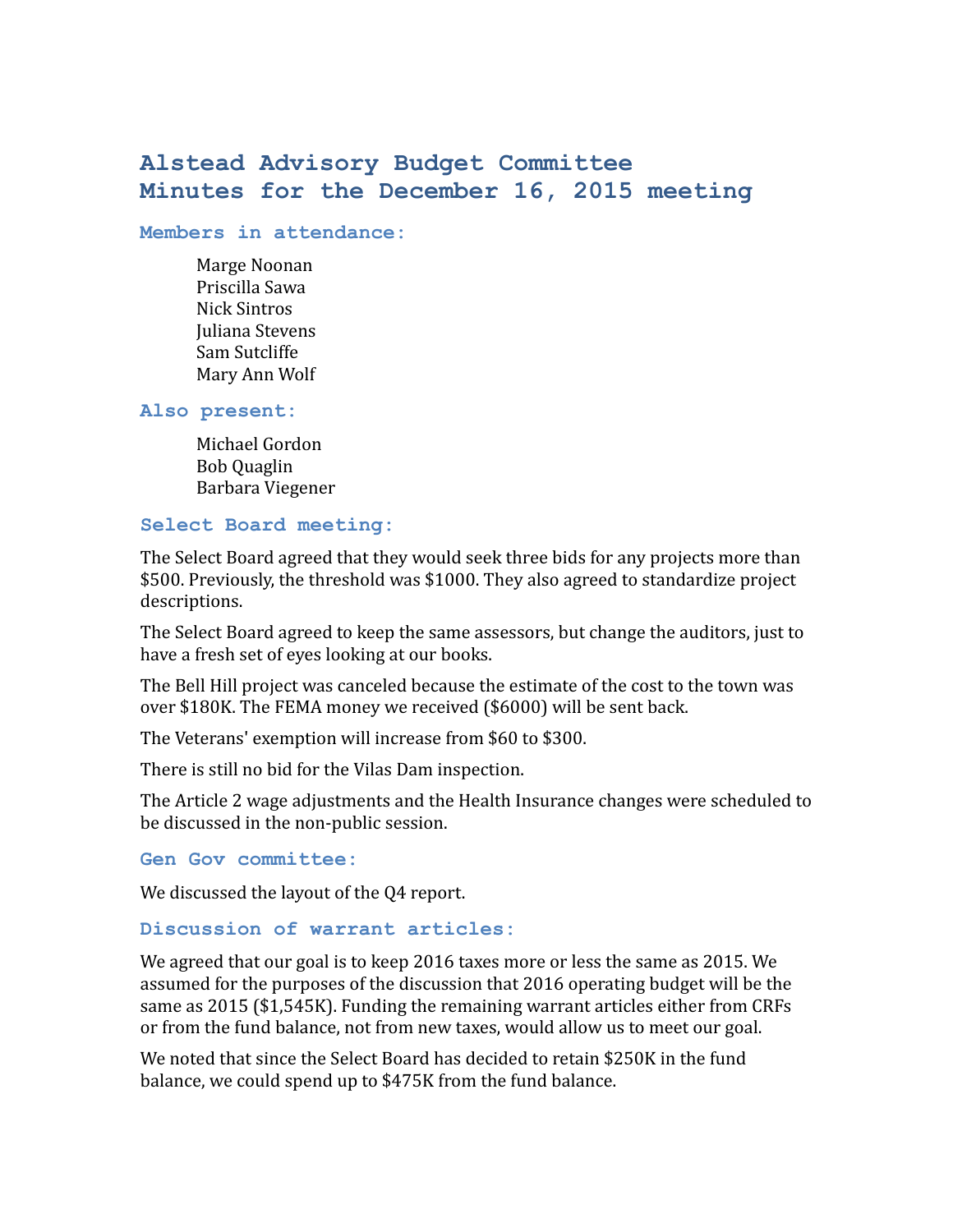We discussed each transfer to a CRF within the context of the planned purchases listed in Glenn's CIP. We noted that the CIP needs to be more thoroughly vetted before we can have complete confidence in our decisions.

We also discussed whether to simplify cases where there was both a withdrawal from a CRF and a transfer to the same CRF.

Here is what we tentatively agreed to:

| Article 2. Operating budget                      |    | \$1,545,501      | (raised by new taxes)                        |
|--------------------------------------------------|----|------------------|----------------------------------------------|
| Article 3. Transfer to Bridge CRF                | \$ | 25,000           | (fund balance)                               |
| Article 4. Transfer to Highway CRF               | \$ | 45,000?          |                                              |
| Article 5. Transfer to Trns. St. CRF             | \$ | 10,000           | (fund balance)                               |
| Article 6. Transfer to FD CRF                    | \$ | ???              |                                              |
| Article 7. Transfer to Library CRF               | \$ | 15,000           | (fund balance)                               |
| Article 8. Transfer to Ambulance CRF             | \$ | 25,000           | (fund balance)                               |
| Article 9. Transfer to PD CRF                    | \$ | $\boldsymbol{0}$ |                                              |
| Article 10. Paving (just March Hill?)            | \$ | ???              |                                              |
| Article 11. Striping (move to department budget) |    |                  |                                              |
| Article 12. Rescue/pumper                        | \$ | 500,000          | (\$380K from CRF and \$120)<br>fund balance) |
| Article 13. Bell Hill (canceled)                 | \$ | $\boldsymbol{0}$ |                                              |
| Article 14. Equipment trailer                    | \$ | 15,000           | (Highway CRF)                                |
| Article 15. Stone walls in cemeteries            | \$ | ???              |                                              |
| Article 16. Stone wall at Millot Green           | \$ | ???              |                                              |
| Article 17. Design bridges                       | \$ | ???              |                                              |
| Article 18. Cut trees in Alstead Cntr.           | \$ | 5,000            |                                              |

All items marked with question marks are tentative or unknown and need to be confirmed with the relevant department head or other knowledgeable person.

**Other old business:**

We decided not to meet on Dec 23. We will meet on Dec 30 and Jan 6.

**Motions:**

- The meeting minutes of Dec 9 were approved (3/yes, 0/no, 3/abstentions)
- We agreed to present the Q4 report to the Select Board, after Mary Ann incorporates our comments. (6/yes, 0/no, 0/abstention)